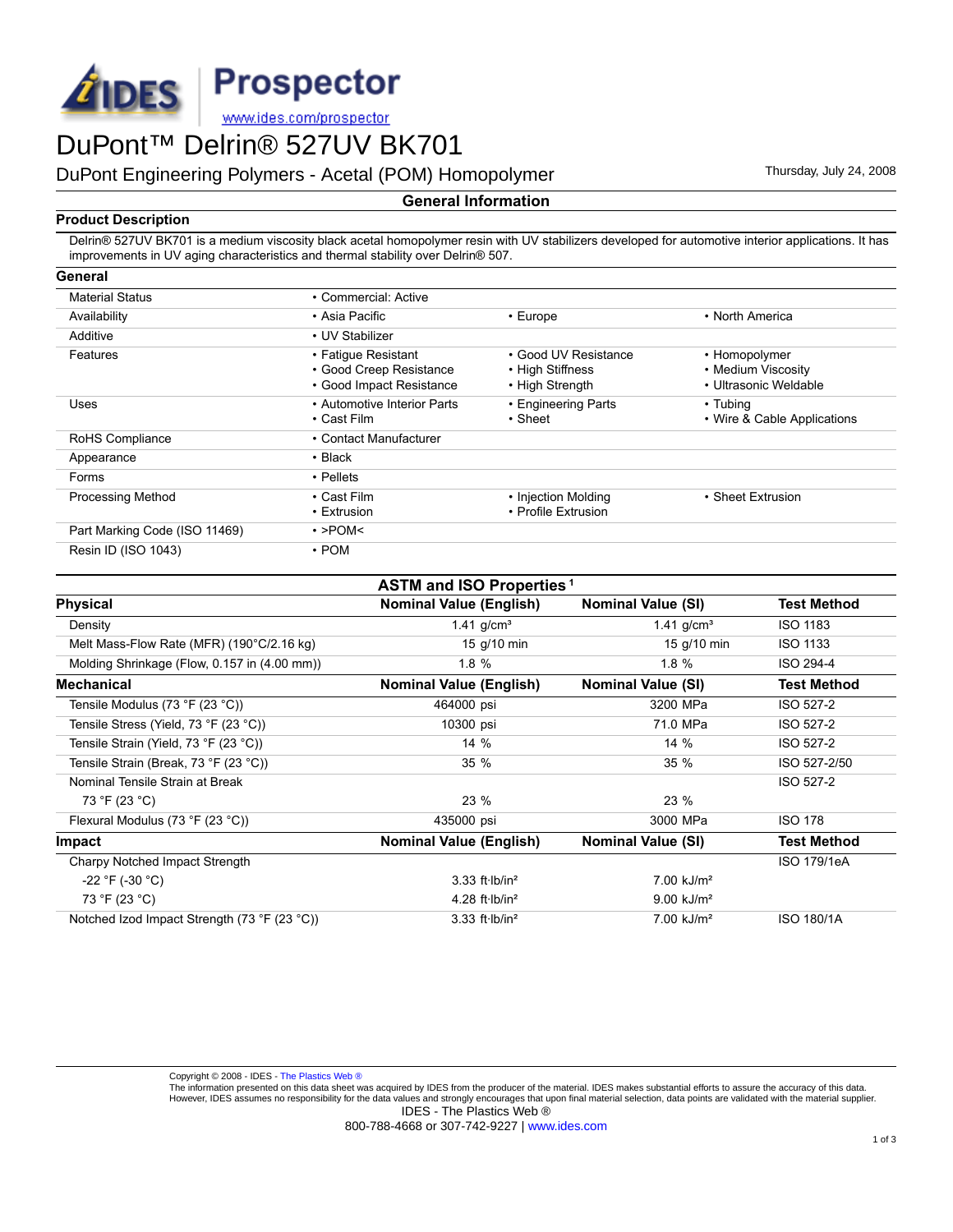## DuPont™ Delrin® 527UV BK701 [www.ides.com](http://www.ides.com)

DuPont Engineering Polymers - Acetal (POM) Homopolymer Thursday, July 24, 2008

| <b>Thermal</b>                                      | <b>Nominal Value (English)</b>                                                                  | <b>Nominal Value (SI)</b>                                                                       | <b>Test Method</b>        |
|-----------------------------------------------------|-------------------------------------------------------------------------------------------------|-------------------------------------------------------------------------------------------------|---------------------------|
| <b>Heat Deflection Temperature</b>                  |                                                                                                 |                                                                                                 | <b>ISO 75-2/B</b>         |
| 66 psi (0.45 MPa), Unannealed                       | 325 °F                                                                                          | 163 °C                                                                                          |                           |
| <b>Heat Deflection Temperature</b>                  |                                                                                                 |                                                                                                 | <b>ISO 75-2/A</b>         |
| 264 psi (1.8 MPa), Unannealed                       | 198 °F                                                                                          | 92.0 °C                                                                                         |                           |
| Melting Temperature (DSC) <sup>2</sup>              | 352 °F                                                                                          | 178 °C                                                                                          | ISO 11357-3               |
| Coefficient of Linear Thermal Expansion, Flow       |                                                                                                 |                                                                                                 | ISO 11359-2               |
| -40 to 73 °F (-40 to 23 °C)                         | 0.000052 in/in/°F                                                                               | 0.000094 cm/cm/°C                                                                               |                           |
| 73 to 131 °F (23 to 55 °C)                          | 0.000061 in/in/°F                                                                               | 0.00011 cm/cm/°C                                                                                |                           |
| 131 to 212 °F (55 to 100 °C)                        | 0.000078 in/in/°F                                                                               | 0.00014 cm/cm/°C                                                                                |                           |
| Coefficient of Linear Thermal Expansion, Transverse |                                                                                                 |                                                                                                 | ISO 11359-2               |
| -40 to 73 °F (-40 to 23 °C)                         | 0.000054 in/in/°F                                                                               | 0.000097 cm/cm/°C                                                                               |                           |
| 73 to 131 °F (23 to 55 °C)                          | 0.000061 in/in/°F                                                                               | $0.00011$ cm/cm/ $^{\circ}$ C                                                                   |                           |
| 131 to 212 °F (55 to 100 °C)                        | 0.000089 in/in/°F                                                                               | $0.00016$ cm/cm/ $°C$                                                                           |                           |
| <b>Flammability</b>                                 | <b>Nominal Value (English)</b>                                                                  | <b>Nominal Value (SI)</b>                                                                       | <b>Test Method</b>        |
| Flame Rating - UL                                   |                                                                                                 |                                                                                                 | <b>UL 94</b>              |
| 0.0331 in (0.840 mm)                                | HB                                                                                              | <b>HB</b>                                                                                       |                           |
| 0.0591 in (1.50 mm)                                 | HB                                                                                              | HB                                                                                              |                           |
| 0.118 in (3.00 mm)                                  | <b>HB</b>                                                                                       | HB                                                                                              |                           |
| 0.236 in (6.00 mm)                                  | <b>HB</b>                                                                                       | HB                                                                                              |                           |
| Flammability Classification                         |                                                                                                 |                                                                                                 | IEC 60695-11-10,<br>$-20$ |
| 0.0331 in (0.840 mm)                                | <b>HB</b>                                                                                       | HB                                                                                              |                           |
| 0.0591 in (1.50 mm)                                 | HB                                                                                              | HB                                                                                              |                           |
| 0.118 in (3.00 mm)                                  | <b>HB</b>                                                                                       | HB                                                                                              |                           |
| 0.236 in (6.00 mm)                                  | <b>HB</b>                                                                                       | HB                                                                                              |                           |
| <b>UL 746</b>                                       | <b>Nominal Value (English)</b>                                                                  | <b>Nominal Value (SI)</b>                                                                       | <b>Test Method</b>        |
| <b>RTI Str</b>                                      |                                                                                                 |                                                                                                 | <b>UL 746</b>             |
| 0.0331 in (0.840 mm)                                | 122 °F                                                                                          | 50.0 °C                                                                                         |                           |
| 0.0591 in (1.50 mm)                                 | 122 °F                                                                                          | 50.0 °C                                                                                         |                           |
| $0.118$ in $(3.00$ mm)                              | 122 °F                                                                                          | 50.0 °C                                                                                         |                           |
| RTI Imp                                             |                                                                                                 |                                                                                                 | <b>UL 746</b>             |
| 0.0331 in (0.840 mm)                                | 122 °F                                                                                          | 50.0 °C                                                                                         |                           |
| 0.0591 in (1.50 mm)                                 | 122 °F                                                                                          | 50.0 °C                                                                                         |                           |
| 0.118 in (3.00 mm)                                  | 122 °F                                                                                          | 50.0 °C                                                                                         |                           |
| RTI Elec                                            |                                                                                                 |                                                                                                 | <b>UL 746</b>             |
| 0.0331 in (0.840 mm)                                | 122 °F                                                                                          | 50.0 °C                                                                                         |                           |
| 0.0591 in (1.50 mm)                                 | 122 °F                                                                                          | 50.0 °C                                                                                         |                           |
| 0.118 in (3.00 mm)                                  | 122 °F                                                                                          | 50.0 °C                                                                                         |                           |
| <b>Additional Information</b>                       | <b>Nominal Value (English)</b>                                                                  | <b>Nominal Value (SI)</b>                                                                       |                           |
| Additional Properties (Drying Recommended)          | Not normally<br>required unless<br>moisture content<br>of resin exceeds<br>recommended<br>level | Not normally<br>required unless<br>moisture content<br>of resin exceeds<br>recommended<br>level |                           |

Copyright © 2008 - IDES - [The Plastics Web ®](http://www.ides.com)<br>The information presented on this data sheet was acquired by IDES from the producer of the material. IDES makes substantial efforts to assure the accuracy of this data. However, IDES assumes no responsibility for the data values and strongly encourages that upon final material selection, data points are validated with the material supplier. IDES - The Plastics Web ®

800-788-4668 or 307-742-9227 | [www.ides.com](http://www.ides.com)